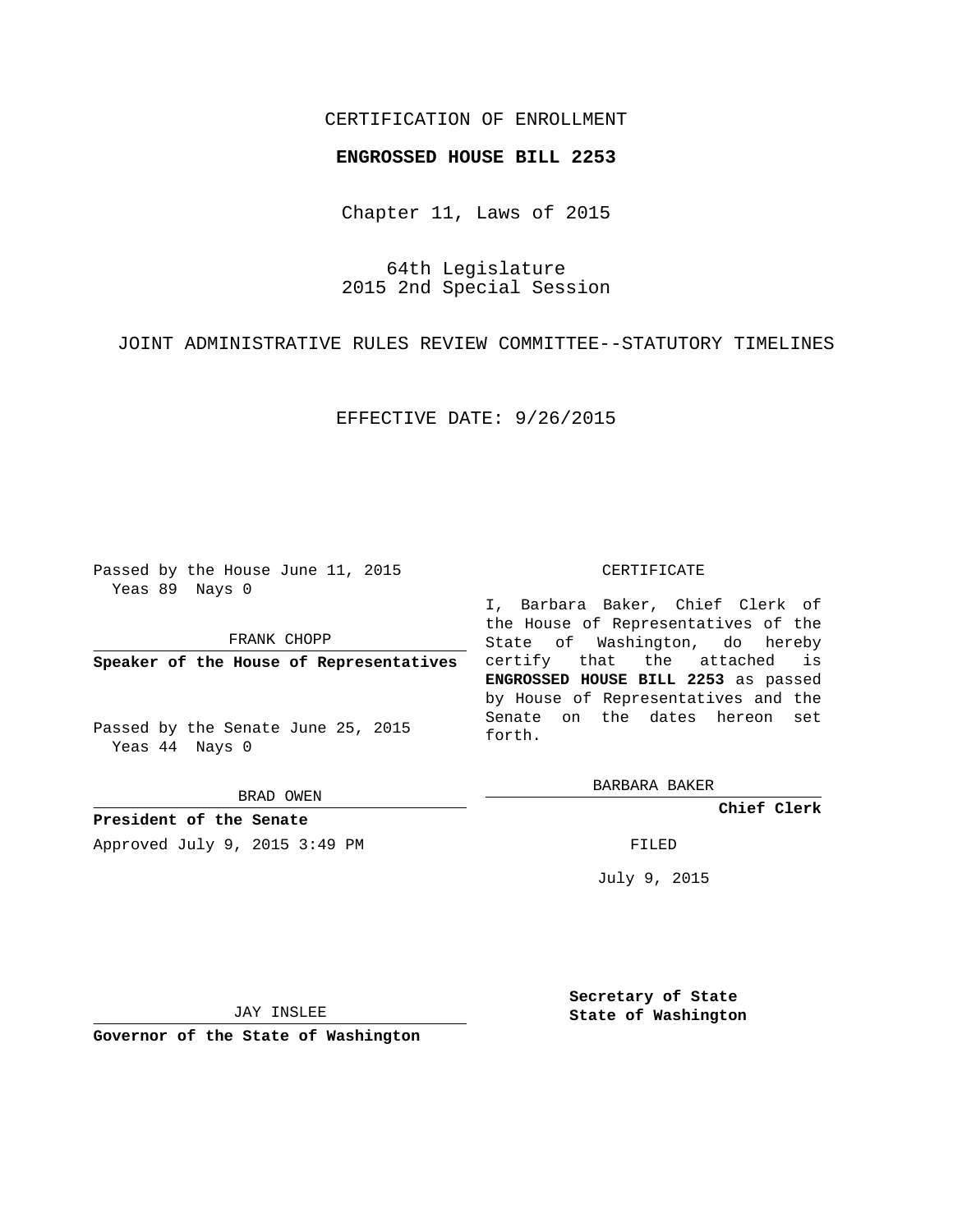## **ENGROSSED HOUSE BILL 2253**

Passed Legislature - 2015 2nd Special Session

**State of Washington 64th Legislature 2015 1st Special Session**

**By** Representatives Hudgins and Taylor

Read first time 05/01/15. Referred to Committee on State Government.

 AN ACT Relating to amending statutory timelines governing the administration and organization of the joint administrative rules review committee that prescribe when member, alternate, chair, and vice chair appointments and final decisions regarding petitions for review must be made; and amending RCW 34.05.610 and 34.05.655.

BE IT ENACTED BY THE LEGISLATURE OF THE STATE OF WASHINGTON:

 **Sec. 1.** RCW 34.05.610 and 1998 c 280 s 9 are each amended to 8 read as follows:

 (1) There is hereby created a joint administrative rules review committee which shall be a bipartisan committee consisting of four senators and four representatives from the state legislature. The senate members of the committee shall be appointed by the president of the senate, and the house members of the committee shall be appointed by the speaker of the house. Not more than two members from each house may be from the same political party. The appointing authorities shall also appoint one alternate member from each caucus of each house. All appointments to the committee are subject to approval by the caucuses to which the appointed members belong.

19 (2)(a) Members and alternates shall be appointed as soon as possible after the legislature convenes in regular session in an odd-21 numbered year((, and their terms shall extend until their successors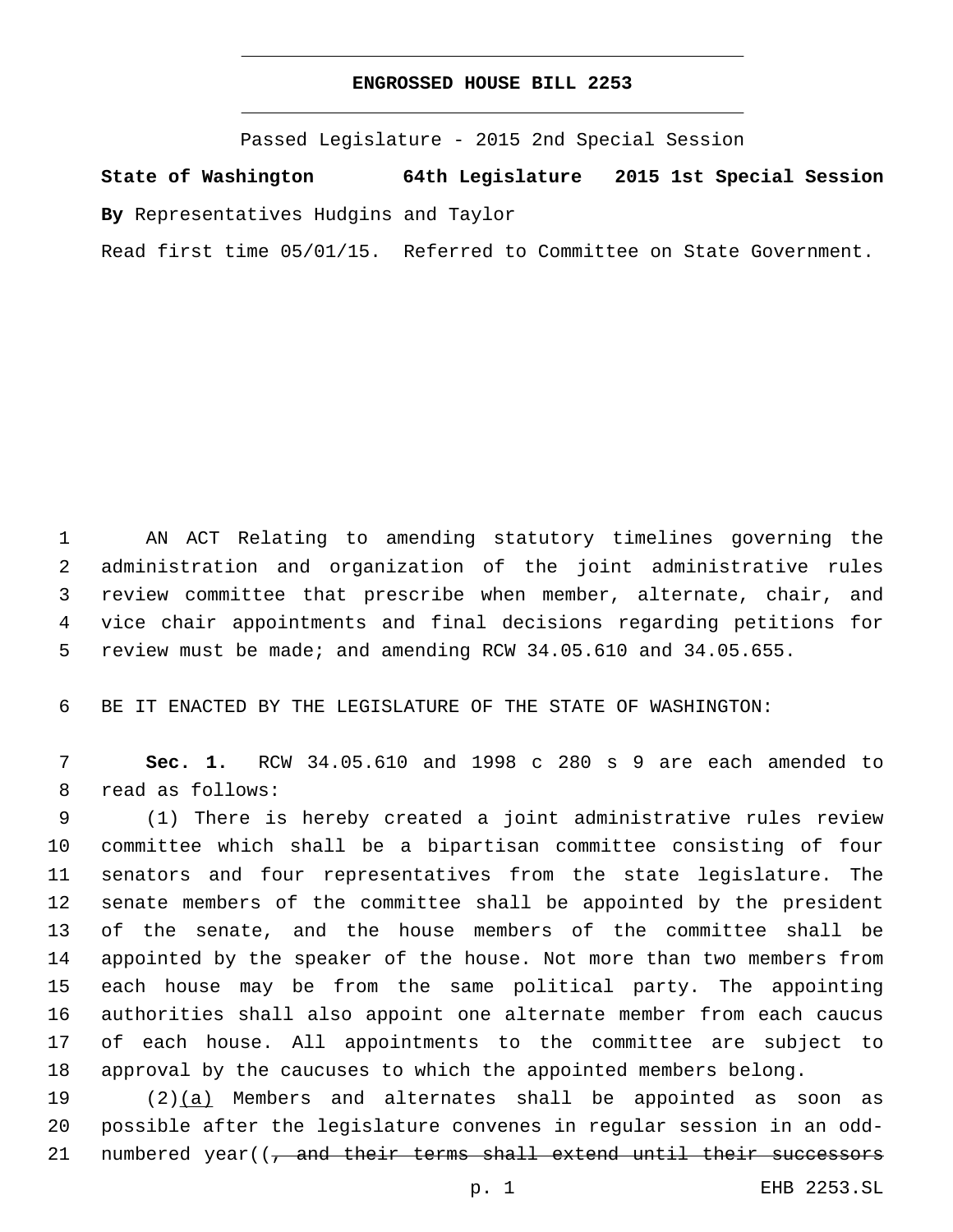are appointed and qualified at the next regular session of the legislature in an odd-numbered year or until such persons no longer 3 serve in the legislature, whichever occurs first)). Except when filling a vacancy, a successor to any member or alternate must be appointed in an odd-numbered year as soon as possible after the legislature convenes in regular session, but no later than by June 30th of the same year. A vacancy on the committee must be filled in accordance with subsection (4) of this section within thirty days of 9 the vacancy occurring. Members and alternates may be reappointed to 10 the committee.

 (b) The term of any member or alternate appointed to the committee extends until a successor is appointed and qualified, or until the member or alternate no longer serves in the legislature, whichever occurs first.

15 (3) ((On or about January 1, 1999,)) The president of the senate shall appoint the chairperson and the vice chairperson from among the committee membership as soon as possible after the legislature convenes in regular session in January 2016. The speaker of the house shall appoint the chairperson and the vice chairperson in alternating even-numbered years beginning in the year ((2000)) 2018 from among the committee membership. The secretary of the senate shall appoint the chairperson and the vice chairperson in the alternating even-23 numbered years beginning in the year ((2002)) 2020 from among the 24 committee membership. ((Such)) Appointments of the chairperson and 25 vice chairperson shall be made in ((January of)) each even-numbered 26 year as soon as possible after a legislative session convenes in 27 regular session, but no later than by June 30th of the same year.

 (4) The chairperson of the committee shall cause all meeting notices and committee documents to be sent to the members and 30 alternates. A vacancy ((shall)) must be filled by appointment of a legislator from the same political party as the original appointment. The appropriate appointing authority shall make the appointment 33 within thirty days of the vacancy occurring.

 **Sec. 2.** RCW 34.05.655 and 1998 c 21 s 3 are each amended to read as follows:35

 (1) Any person may petition the rules review committee for a review of a proposed or existing rule or a proposed or existing policy or interpretive statement, guideline, or document that is of general applicability, or its equivalent. A petition to review a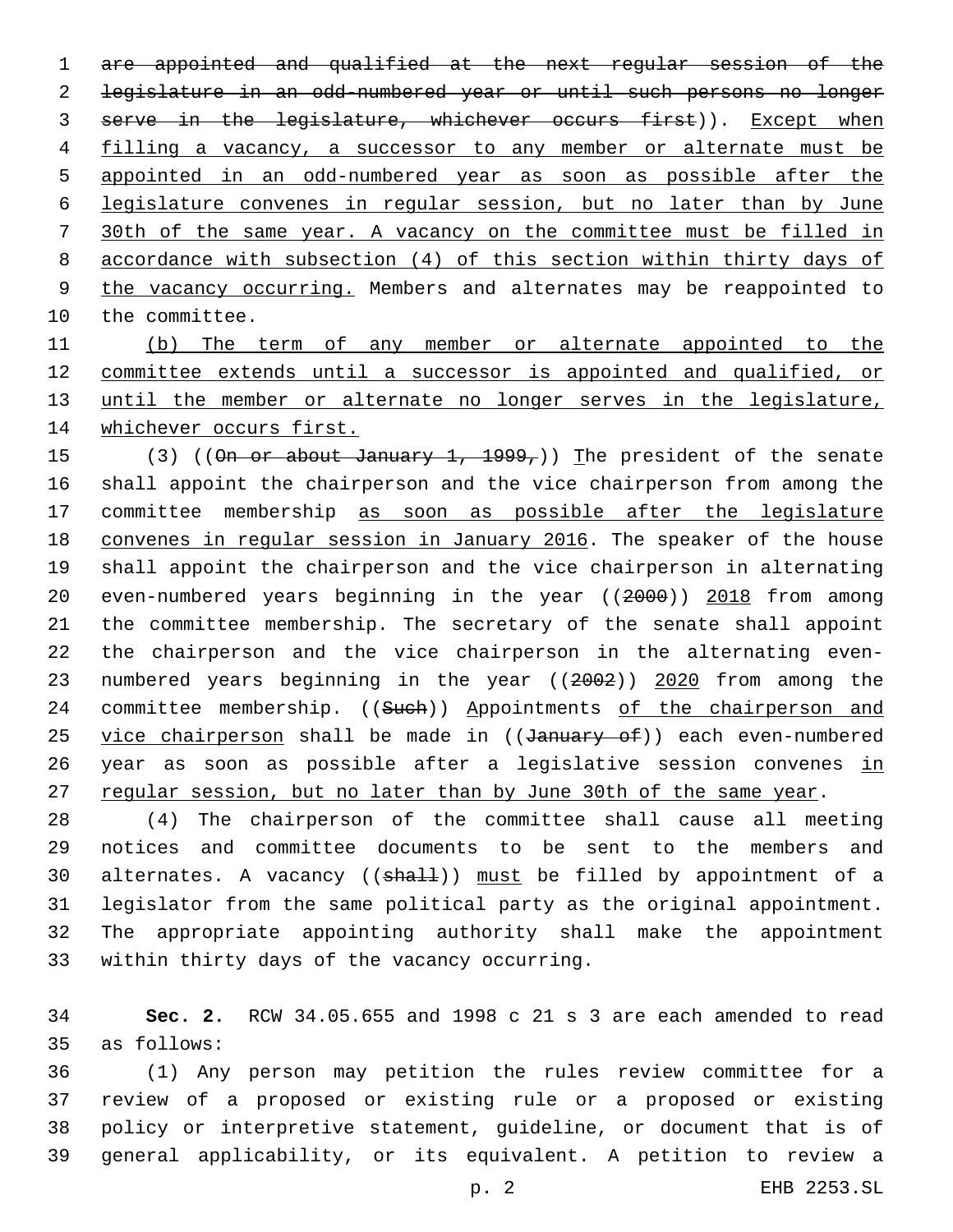statement, guideline, or document that is of general applicability, or its equivalent, may only be filed for the purpose of requesting the committee to determine whether the statement, guideline, or document that is of general applicability, or its equivalent, is being used as a rule that has not been adopted in accordance with all provisions of law. Within thirty days of the receipt of the petition, the rules review committee shall acknowledge receipt of the petition and describe any initial action taken. If the rules review committee rejects the petition, a written statement of the reasons for 10 rejection shall be included.

 (2) A person may petition the rules review committee under subsection (1) of this section requesting review of an existing rule only if the person has petitioned the agency to amend or repeal the rule under RCW 34.05.330(1) and such petition was denied.

 (3) A petition for review of a rule under subsection (1) of this 16 section shall:

 (a) Identify with specificity the proposed or existing rule to be 18 reviewed;

 (b) Identify the specific statute identified by the agency as authorizing the rule, the specific statute which the rule interprets or implements, and, if applicable, the specific statute the department is alleged not to have followed in adopting the rule;

 (c) State the reasons why the petitioner believes that the rule is not within the intent of the legislature, or that its adoption was not or is not in accordance with law, and provide documentation to 26 support these statements;

 (d) Identify any known judicial action regarding the rule or 28 statutes identified in the petition.

 A petition to review an existing rule shall also include a copy of the agency's denial of a petition to amend or repeal the rule issued under RCW 34.05.330(1) and, if available, a copy of the 32 governor's denial issued under RCW 34.05.330(3).

 (4) A petition for review of a policy or interpretive statement, guideline, or document that is of general applicability, or its equivalent, under subsection (1) of this section shall:

 (a) Identify the specific policy or interpretative statement, guideline, or document that is of general applicability, or its 38 equivalent, to be reviewed;

 (b) Identify the specific statute which the rule interprets or 40 implements;